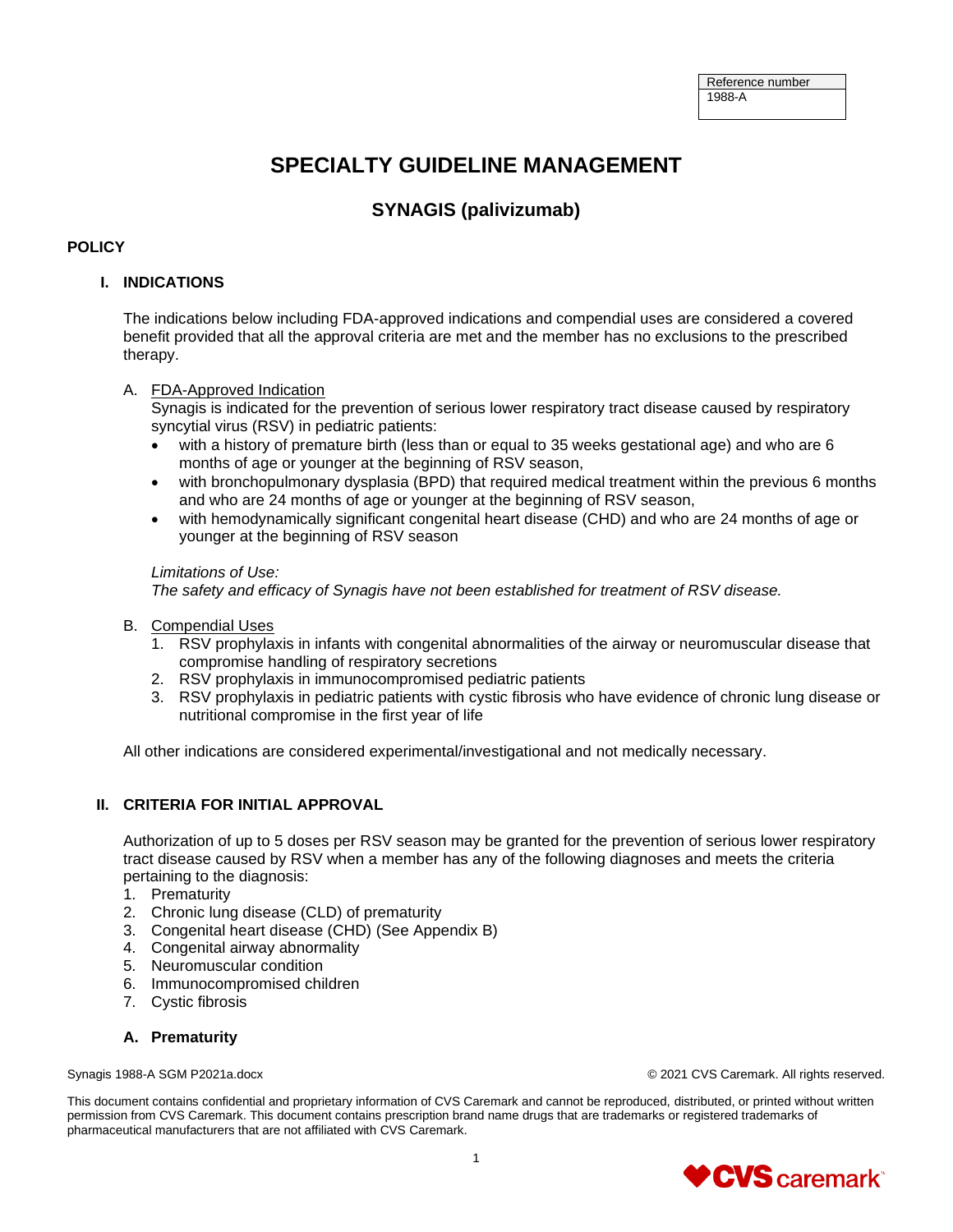All of the following criteria are met:

- 1. Member's gestational age is < 29 weeks, 0 days.
- 2. Member's chronological age at the start of RSV season is < 12 months.

#### **B. CLD of prematurity**

- ALL of the following criteria must be met:
- 1. Member's gestational age is < 32 weeks, 0 days.
- 2. Requirement for > 21% oxygen for at least the first 28 days after birth.
- 3. Member meets either of the following criteria:
	- i. Member's chronological age at the start of their first RSV season is < 12 months.
	- ii. Member's chronological age at the start of the subsequent RSV season is < 24 months and the member continues to require medical support (e.g., chronic corticosteroids, diuretic therapy, supplemental oxygen) during the 6-month period prior to the start of the RSV season.

#### **C. CHD**

All of the following criteria are met:

- 1. CHD is hemodynamically significant.
- 2. Member meets either of the following criteria:
	- i. Member's chronological age at the start of RSV season is < 12 months.
	- ii. Member's chronological age at the start of RSV season is between 12 to 24 months and the member will be undergoing cardiac transplantation during the RSV season.

#### **D. Congenital airway abnormality**

All of the following criteria must be met:

- 1. The condition compromises handling of respiratory secretions.
- 2. Member's chronological age at the start of RSV season is < 12 months.

#### **E. Neuromuscular condition**

All of the following criteria must be met:

- 1. The condition compromises handling of respiratory secretions.
- 2. Member's chronological age at the start of RSV season is < 12 months.

#### **F. Immunocompromised children**

All of the following criteria must be met:

- 1. Member is profoundly immunocompromised during the RSV season (e.g., SCID, stem cell transplant, bone marrow transplant)
- 2. Member's chronological age at the start of the RSV season is <24 months

#### **G. Cystic Fibrosis**

Either of the following criteria must be met:

- 1. Member's chronological age at the start of the RSV season is < 12 months and the member has evidence of CLD or nutritional compromise
- 2. Member's chronological age at the start of RSV season is between 12 to 24 months and the member has manifestations of lung disease (e.g., hospitalizations for pulmonary exacerbations) or weight for length less than the  $10<sup>th</sup>$  percentile

#### **III. OTHER**

For all off-season Synagis requests, authorization of 1 dose per request, up to a maximum of 5 doses per RSV season, may be granted if the RSV activity for the requested region is ≥ 10% (with rapid antigen testing) or ≥ 3% (with real-time polymerase chain reaction (PCR) test) within 2 weeks of the intended dose according to the

Synagis 1988-A SGM P2021a.docx © 2021 CVS Caremark. All rights reserved.

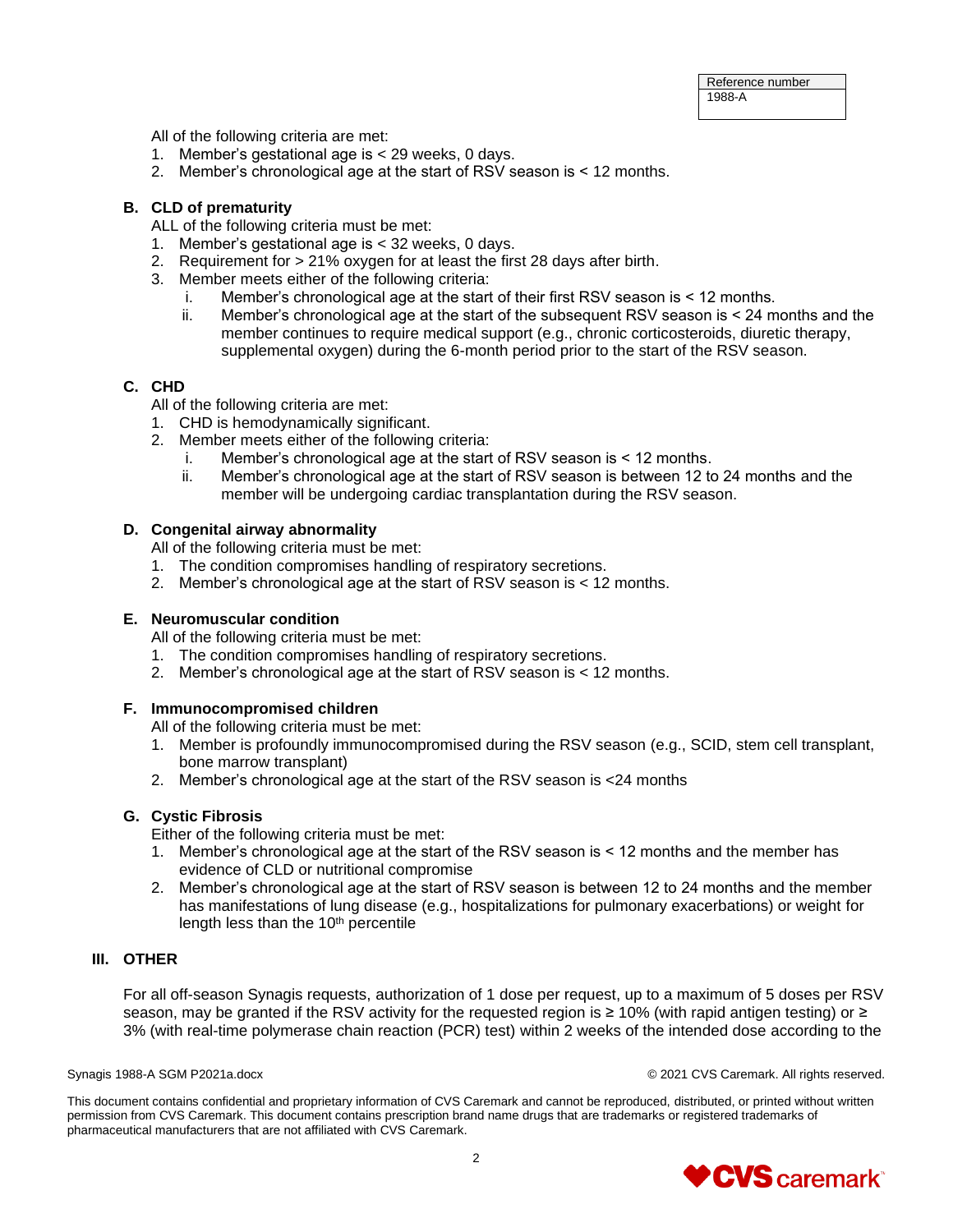| Reference number |  |
|------------------|--|
| 1988-A           |  |
|                  |  |

CDC National Respiratory and Enteric Virus Surveillance System (NREVSS). The local health department or the CDC NREVSS will be consulted to assess the RSV activity for that region or state [\(http://www.cdc.gov/surveillance/nrevss/rsv/index.html\)](http://www.cdc.gov/surveillance/nrevss/rsv/index.html). Other Specialty Guideline Management criteria apply.

CVS Caremark PBM Synagis Season will be from November 1<sup>st</sup> to March 31<sup>st</sup>. Other health plans may differ. For the current 2021-2022 fall and winter season, the American Academy of Pediatrics (AAP) recommends beginning administration of Synagis prophylaxis in all regions of the country at the usual time, regardless of whether or not an area experienced unusual interseasonal RSV activity (i.e., increased activity in the spring and summer of 2021). Please note, any doses received prior to November 1<sup>st</sup> will not count towards the 2021-2022 season's 5 dose total.

#### **IV. APPENDIX**

#### **Appendix A: Recommended Use of Synagis for Prevention of RSV Infection**

Recommendations from the American Academy of Pediatrics for the prevention of RSV infection with Synagis are summarized in Table below. Synagis should be administered intramuscularly at a dose of 15 mg/kg once per month beginning prior to the onset of the RSV season, which typically occurs in November. Because 5 monthly doses of Synagis will provide more than 6 months of serum Synagis concentrations above the desired serum concentration for most infants, administration of more than 5 monthly doses is not recommended within the continental United States.

| <b>Prematurity</b>                            | Preterm infants born < 29 weeks, 0 days of gestation who are younger<br>$\bullet$<br>than 12 months at the start of the RSV season                                                                                                                                                                                                                                                                                                                                                                                                                                             |
|-----------------------------------------------|--------------------------------------------------------------------------------------------------------------------------------------------------------------------------------------------------------------------------------------------------------------------------------------------------------------------------------------------------------------------------------------------------------------------------------------------------------------------------------------------------------------------------------------------------------------------------------|
| <b>Congenital Heart</b><br><b>Disease</b>     | Infants and children < 12 months of age with hemodynamically significant<br>$\bullet$<br><b>CHD</b><br>Those most likely to benefit from prophylaxis include:<br>$\bullet$<br>Infants with acyanotic heart disease who are receiving<br>$\circ$<br>medication to control congestive heart failure and will require<br>cardiac surgical procedures<br>Infants with moderate to severe pulmonary hypertension<br>$\circ$<br>Infants and children < 24 months of age who undergo cardiac<br>$\bullet$<br>transplantation during the RSV season                                    |
| <b>Chronic Lung Disease</b><br>of Prematurity | For the first RSV season during the first year of life:<br>$\bullet$<br>Preterm infants who develop CLD of prematurity defined as:<br>Gestational age < 32 weeks, 0 days AND<br>$\circ$<br>Requirement for > 21% oxygen for at least the first 28 days after<br>$\circ$<br>birth<br>For the second RSV season during the second year of life:<br>Preterm infants who:<br>Satisfy the above definition of CLD of prematurity AND<br>$\circ$<br>Continue to require medical support* for CLD during the 6-month<br>$\circ$<br>period prior to the start of the second RSV season |

#### **Table. Recommended Use of Synagis for Prevention of RSV Infection**

Synagis 1988-A SGM P2021a.docx © 2021 CVS Caremark. All rights reserved.

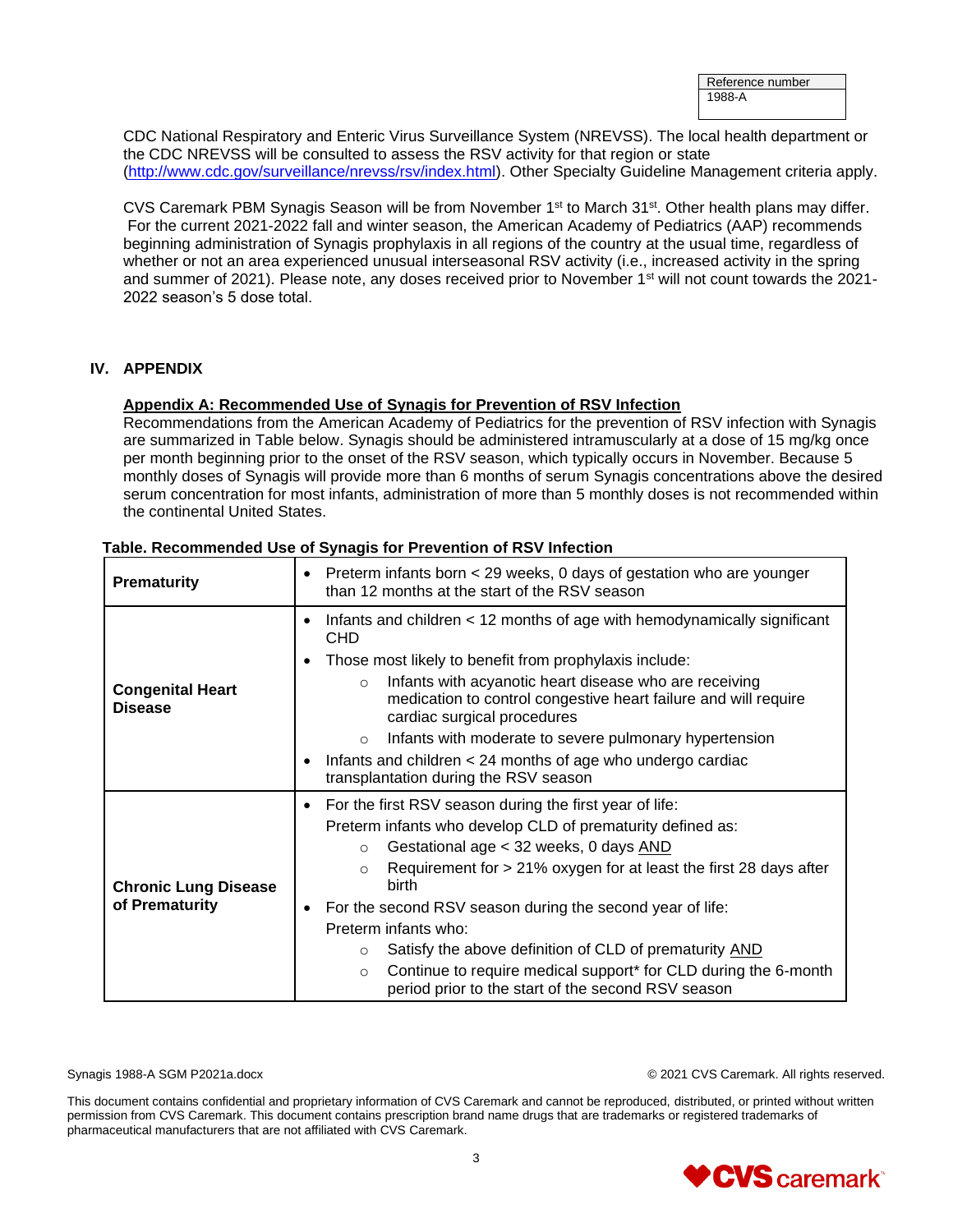| Congenital<br>Abnormality of the<br>Airway/<br>Neuromuscular<br><b>Condition</b> | Infants who have either a significant congenital abnormality of the airway<br>or a neuromuscular condition that compromises handling of respiratory<br>secretions for the first year of life                                                                                                                                                                                                                                                    |
|----------------------------------------------------------------------------------|-------------------------------------------------------------------------------------------------------------------------------------------------------------------------------------------------------------------------------------------------------------------------------------------------------------------------------------------------------------------------------------------------------------------------------------------------|
| Immunocompromised<br>children                                                    | Children younger than 24 months of age who are profoundly<br>$\bullet$<br>immunocompromised during the RSV season                                                                                                                                                                                                                                                                                                                               |
| <b>Cystic Fibrosis</b>                                                           | For the first year of life, children with clinical evidence of CLD and/or<br>nutritional compromise<br>For the second year of life, children with manifestations of severe lung<br>disease (previous hospitalization for pulmonary exacerbation in the first<br>year of life or abnormalities on chest radiography or chest computed<br>tomography that persist when stable) OR weight for length less than the<br>10 <sup>th</sup> percentile. |

Abbreviations: CHD = congenital heart disease; CLD = chronic lung disease (formerly bronchopulmonary dysplasia); RSV = respiratory syncytial virus.

\* Medical support includes supplemental oxygen, diuretic therapy, or chronic corticosteroid therapy.

#### **Appendix B: Examples of Congenital Heart Anomalies\***

- Atrial or ventricular septal defect
- Patent ductus arteriosus
- Coarctation of aorta
- Tetralogy of Fallot
- Pulmonary or aortic valve stenosis
- D-Transposition of great arteries
- Hypoplastic left/right ventricle
- Truncus arteriosus
- Total anomalous pulmonary venous return
- Tricuspid atresia
- Ebstein's anomaly
- Pulmonary atresia
- Single ventricle
- Double-outlet right ventricle

\*Must be hemodynamically significant. See Table above for examples of infants and children who are most likely to benefit from Synagis.

### **V. REFERENCES**

- 1. Synagis [package insert]. Gaithersburg, MD: MedImmune, LLC; May 2017.
- 2. American Academy of Pediatrics. Updated guidance for palivizumab prophylaxis among infants and young children at increased risk of hospitalization for respiratory syncytial virus infection. *Pediatrics.* 2014;134(2):415-20.
- 3. Rose EB, Wheatley A, Langley G, Gerber S, Haynes A. Respiratory Syncytial Virus Seasonality United States, 2014–2017. MMWR Morb Mortal Wkly Rep 2018;67:71–76. DOI: [https://dx.doi.org/10.15585/mmwr.mm6702a4.](https://dx.doi.org/10.15585/mmwr.mm6702a4) Accessed May 20, 2020.

Synagis 1988-A SGM P2021a.docx © 2021 CVS Caremark. All rights reserved.